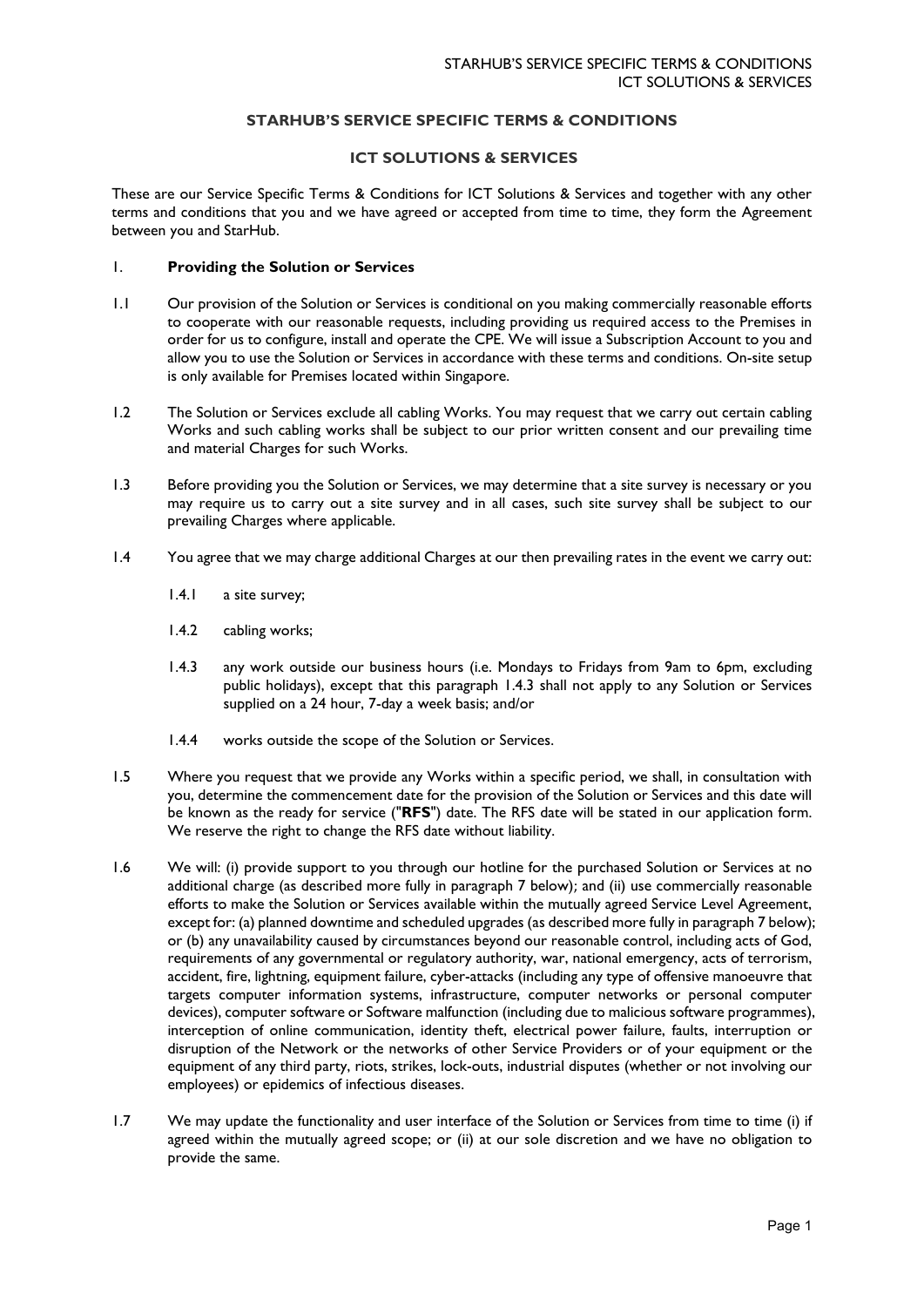## 2. **Minimum Period of Service**

- 2.1 The initial Minimum Period of Service for each Solution or Service shall be 1 continuous year, 2 continuous years or 3 continuous years from the RFS date as chosen by you and agreed by us in writing, or as otherwise stated in our application form. Upon the expiry of the initial Minimum Period of Service, the Service will be renewed automatically for subsequent additional terms of the same duration on the terms and conditions of this Agreement unless either party gives the other party at least 30 days' written notice of termination prior to the expiry of the then current period.
- 2.2 In computing whether or not you have fulfilled the Minimum Period of Service, any period for which the Solution or Services is/are suspended or ceased will not be counted. If the Solution or Services is/are suspended or ceased and subsequently reactivated, the Minimum Period of Service will be automatically extended by such period of suspension or cessation.
- 2.3 If we agree to any changes to the Solution or Services as requested by you (including any upgrade to the Solution or Services) or the renewal of the Solution or Services, we are entitled to require the Minimum Period of Service to be re-commenced from the date the Solution or Services is/are changed or renewed.

## 3. **Privacy Policy, Disclaimer, and Suspension of Access**

- 3.1 To the extent that Customer Data may contain any personally identifiable data, you agree that we may use, collect and disclose such personally identifiable information for the purposes that may be agreed under this Agreement and in accordance with our [Data Protection Policy,](https://www.starhub.com/content/dam/starhub/legal-notices-and-terms/consumer/personal-data-protection-policy.pdf) which may be accessed at the following link: [http://www.starhub.com/pdpp.](http://www.starhub.com/pdpp) You agree that our Data Protection Policy is incorporated by reference and forms a part of this Agreement.
- 3.2 You are solely responsible for the accuracy, quality, integrity, legality, reliability, and appropriateness of all Customer Data. You agree that the uninterrupted operation of the CPE and the technical processing and transmission of Customer Data is fundamentally necessary to use the Solution or Services. Therefore, you expressly consent to the storage of Customer Data, which will involve transmission over the Internet, and over various networks, only part of which may be owned and/or operated by us. You further acknowledge and understand that Customer Data may be accessed by unauthorised parties when communicated across the Internet, network communications facilities, telephone or other electronic means. We are not responsible for any Customer Data which may be delayed, lost, altered, intercepted or stored during the transmission of any data whatsoever across public networks not owned and/or operated by us, including the Internet, third party websites and your local network. You agree that we are not in any way responsible for any interference with your use of or access to the Solution or Services or security breaches arising from or attributable to the Internet and you agree to waive any claims against us in that regard.
- 3.3 In addition to any other suspension or termination rights that we may have under this Agreement, certain extraordinary circumstances may require us to suspend or terminate the Services, as we may determine in our discretion. Such circumstances include the failure to pay the Subscription Fee for 2 consecutive months. In such instances, we may suspend or terminate your access to and/or use of, or otherwise modify, the Solution or Services and/or any part of it, without notice to you, in order to: (i) prevent damages to, or degradation of the integrity of our Network; (ii) comply with any law, regulation, court order, or other governmental request or order; or (iii) otherwise protect ourselves from potential legal liability or harm to our reputation or business. We will endeavour to notify you of the reason(s) for such suspension or termination action as soon as reasonably practicable. If we suspend the Solution or Services, we will promptly restore your access to the Solution or Services as soon as the event causing the suspension has been resolved as determined in our discretion. Nothing in this Agreement may limit our remedies or act as a waiver of our rights in any way with respect to any of the foregoing activities. We will not be responsible for any loss or damages incurred by you which is caused by any termination or suspension of access to or use of the Solution or Services under this paragraph.

# 4. **Your Obligations in respect of the CPE**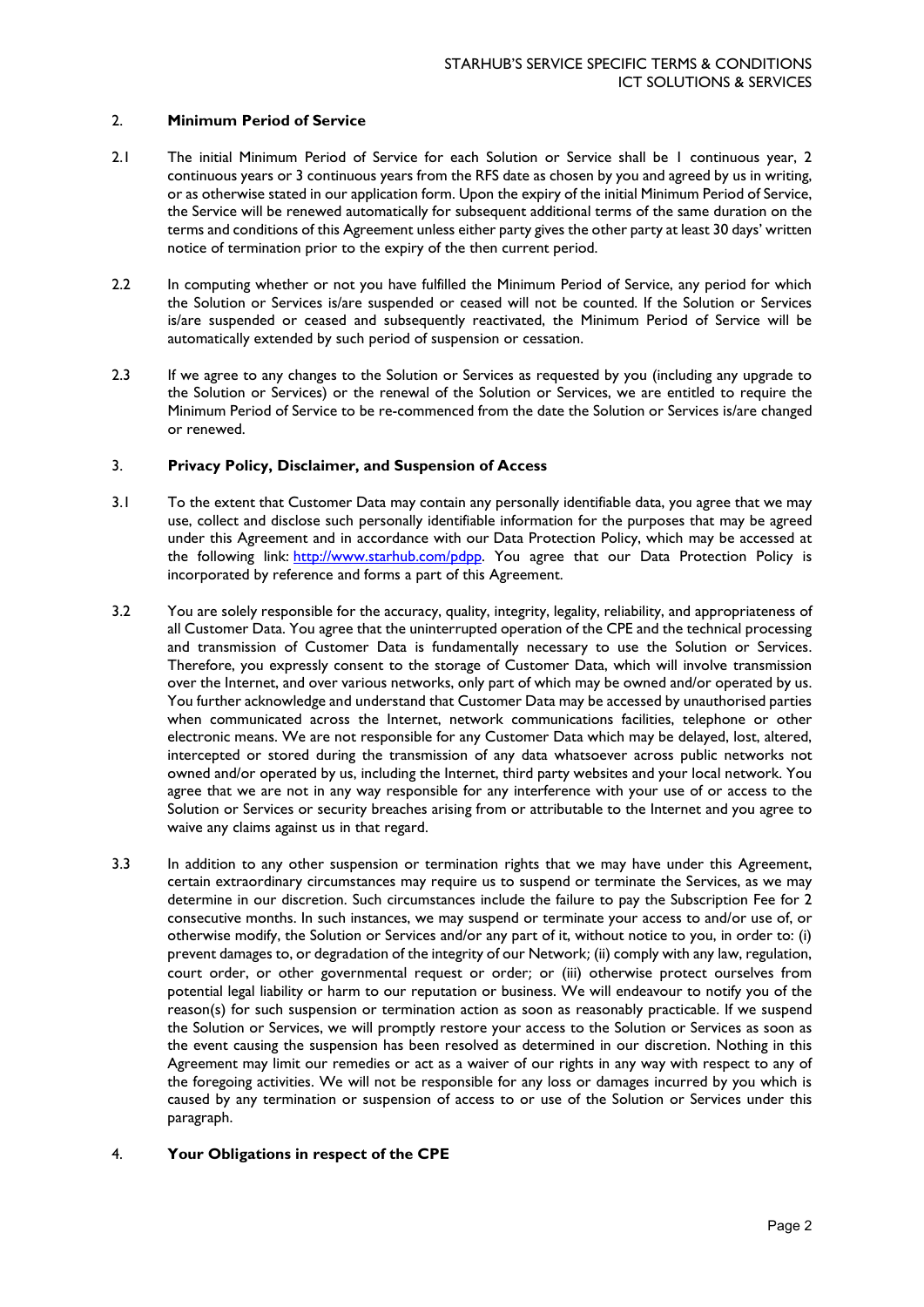This paragraph 4 describes your obligations in respect of the CPE.

#### 4.1 For OPEX CPE:

- 4.1.1 The title and legal and equitable ownership in the CPE remains vested with us at all times.
- 4.1.2 You shall not make any alterations, additions or improvements to the CPE.
- 4.1.3 You shall not, under any circumstances whatsoever, re-provision, resell or export the CPE or any part thereof.
- 4.1.4 You accept and agree that risk in the CPE passes to you on delivery.
- 4.1.5 You shall at all times keep the CPE free from all levies, attachments, liens, encumbrances, charges and other debts. If any claim is made against the CPE, you shall give us immediate written notice of the claim and shall fully indemnify and hold us harmless from and against any costs, damages and expenses that may be incurred by us in defending or responding to any such claim.
- 4.1.6 You assume and shall bear all risks of any loss, theft, damage and destruction of the CPE from any and every cause from the date of delivery until the date of repossession, collection or return to us or our agents.
- 4.1.7 You shall promptly notify us in writing of any damage to, or loss, theft or destruction of the CPE. You shall be responsible for and shall indemnify us against any and all costs and expenses incurred by us in making good or replacing the damaged, lost, stolen or destroyed CPE
- 4.1.8 You shall not, nor permit any person to move the CPE to a location other than the location to which it was delivered, or change, deface, obscure or remove any label or markings attached to the CPE, except with our prior written consent.
- 4.1.9 You shall obtain our prior written approval before connecting or interconnecting the CPE to any private or public network whatsoever.
- 4.1.10 If you report a fault on the CPE and, following investigation by us, either no fault is found or we determine that the fault is not with the CPE, then we may charge you a fee for the fault report at our prevailing rate.
- 4.1.11 You may, with our prior written consent, subscribe to additional features or services ancillary to the Services as may be offered by us from time to time, and upon the provision of such additional features or services, the terms and conditions of this Agreement shall also apply to those additional features or services.
- 4.1.12 You must comply with all instructions, notices or directions issued by us or the relevant regulatory authorities in respect of the installation, use or operation of the CPE.
- 4.1.13 You must keep the CPE (which we lease or rent to you) in a suitable place and appropriate conditions for the CPE, including any necessary electrical power supply. You must also keep such CPE in good condition in accordance with the guidelines, instructions or specifications given to you. You shall bear all repair and replacement costs of the CPE. You must not allow anyone to modify such CPE without our prior written consent

# 4.2 For CAPEX CPE:

4.2.1 You will allow us access to your Premises during regular business hours, and will, at no cost to us, provide any reasonable cooperation or assistance that we may request or require (including appropriate installation location and reasonable access to and use of electricity on your Premises) in order for us to install, maintain and operate the CPE on such premises during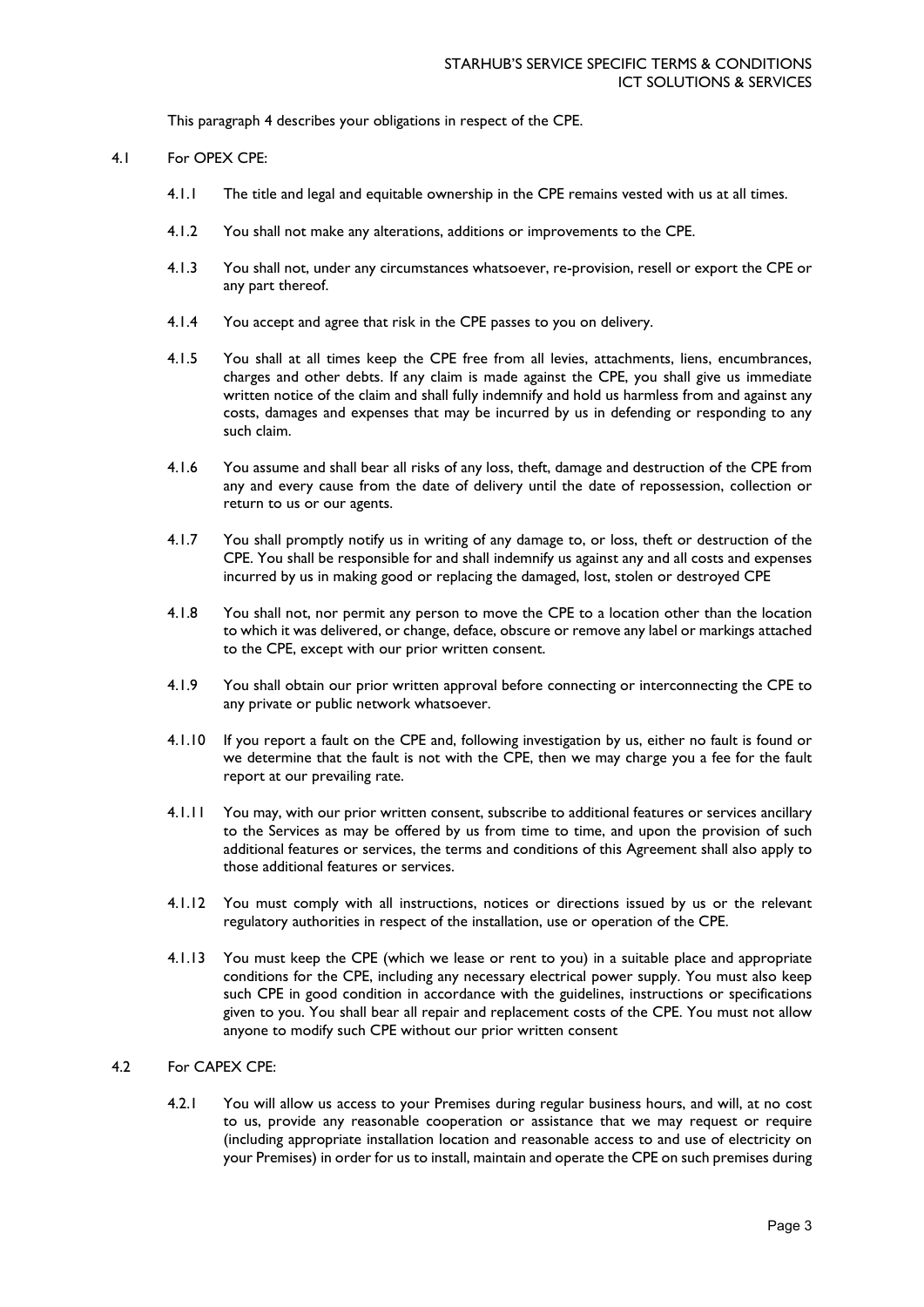the Term, and to remove the CPE following the end of the Term upon request at a mutually agreed price.

- 4.2.2 During the Term and such reasonable period thereafter as we may require to remove the CPE from your Premises, you will not, and will not permit any other person to: (i) interfere with or prevent the operation of the CPE; (ii) remove the CPE from the location where it is installed; or (iii) modify, tamper with or disassemble the CPE, or attempt to do any of the above.
- 4.2.3 While on your Premises, the CPE will at all times remain your sole property, and you will take reasonable measures to secure the CPE against loss or theft. Such measures must not be less stringent than security measures you normally take to safeguard similar property belonging to you.
- 4.3 You shall be solely responsible and shall ensure that:
	- 4.3.1 there is sufficient space, including a proper rack, mounting space or desk, for the CPE and its installation;
	- 4.3.2 there is sufficient working area for access to the CPE and for installation of the CPE;
	- 4.3.3 there is an appropriate power socket and feed within 5 feet of the CPE, with no obstruction to the CPE;
	- 4.3.4 there is an appropriate LAN, WAN, or telecommunication line outlets pre-laid and cabled within 5 feet of the CPE, with all necessary cabling and patch cord correctly labelled and laid within reasonable distance to the respective ports;
	- 4.3.5 there is sufficient air-conditioning for the CPE, for example, alternating current (AC) and direct current (DC) supplies, surge suppression, uninterruptible power supply (UPS)capacity and circuit current capacity;
	- 4.3.6 there is sufficient and appropriate power distribution boxes, power socket, power feed, conduits, groundings, lightning protection, connectors and associated hardware for the CPE;
	- 4.3.7 the space for the installation of the CPE meets appropriate environmental conditions, for example, a raised floor, drop-down ceiling and cleanliness;
	- 4.3.8 we can access the relevant area; and
	- 4.3.9 your configuration details for the CPE are accurate.

# 5. **Reservation of Rights**

5.1 We expressly reserve all rights in the Solution or Services and all materials provided by us under this Agreement, that we have not specifically granted to you. You acknowledge that all rights, title and interest in the Solution or Services and all materials provided by us under this Agreement, any update, adaptation, translation, customisation or derivative work and all intellectual property rights will remain with us (or third party suppliers, if applicable). You further acknowledge that the Solution or Services and all materials provided by us under this Agreement are licensed on a subscription basis and are not "sold" to you.

# 6. **Customer Data**

6.1 You are solely responsible for the accuracy, appropriateness and completeness of all Customer Data. We will use the Customer Data provided in performing the Solution or Services on an "as is" basis, and we will not be responsible for reviewing, validating or otherwise confirming the accuracy, appropriateness or completeness of Customer Data. You must ensure that the persons providing the Customer Data have agreed to their personal and other data being used for the marketing, research and market assessments, where applicable.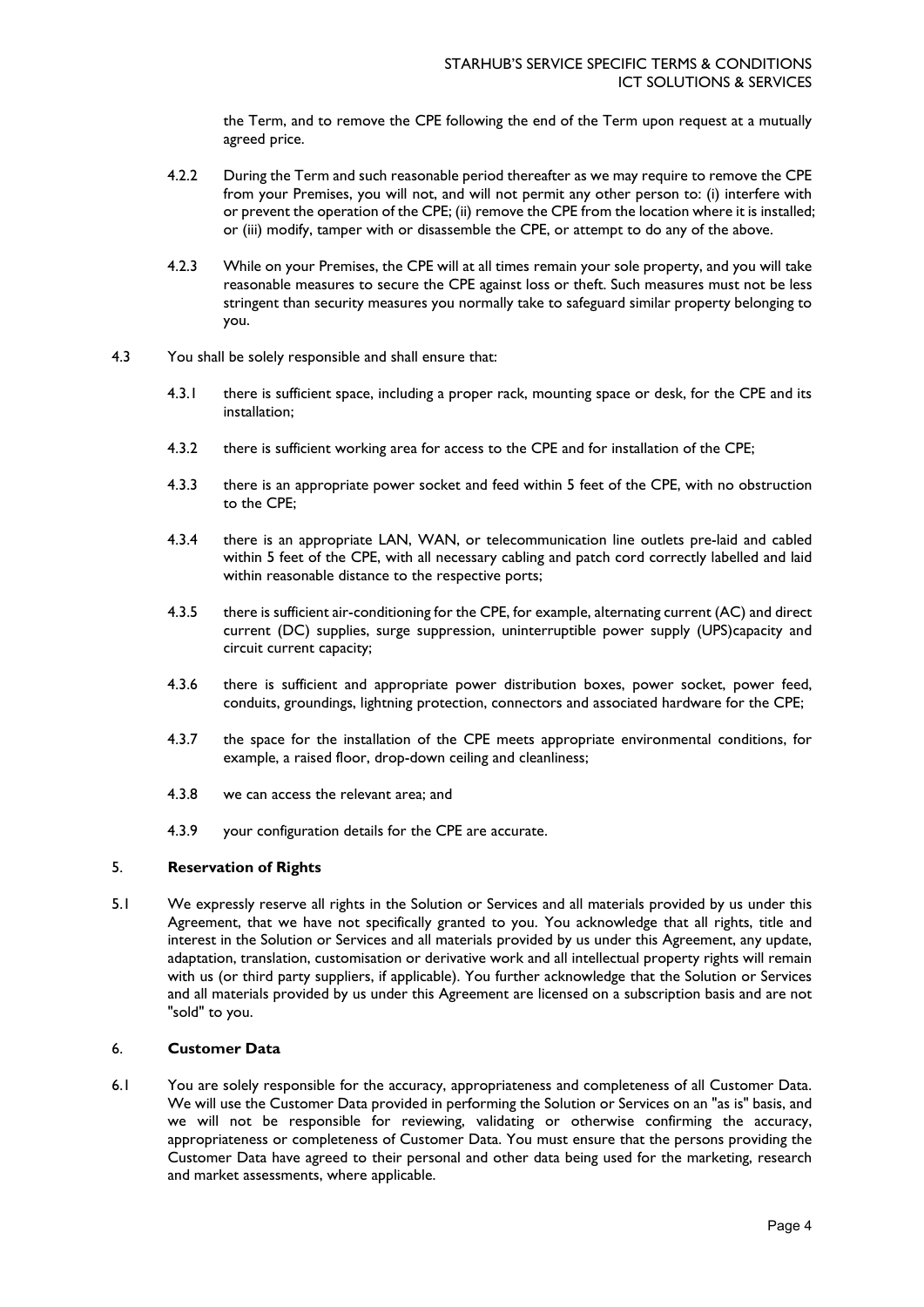- 6.2 You are solely responsible for obtaining all necessary third party consents and making all required third party disclosures in accordance with applicable law regarding data or information (including any personally identifiable information) collected by us through the CPE from third parties.
- 6.3 You may control the Customer Data stored by the Solution or Services including, at any time, by deleting all or part of the Customer Data stored on the Solution or Services.
- 6.4 You agree that you will not upload or transmit any Customer Data:
	- 6.4.1 that you do not have the lawful right to copy, transmit, distribute, and display (including any Customer Data that would violate any confidentiality or other obligations);
	- 6.4.2 that you do not have the consent or permission from the owner of any personally identifiable information contained in the Customer Data;
	- 6.4.3 that infringes or otherwise violates any intellectual property or other proprietary rights or any privacy rights of any third party (including any copyright, trademark, patent, trade secret, or other intellectual property right, or moral right or right of publicity);
	- 6.4.4 that is false or misleading;
	- 6.4.5 that is defamatory, obscene, or offensive; or
	- 6.4.6 that violates, or encourages any conduct that would violate any applicable law or regulation or would give rise to civil or criminal liability.

# 7. **Customer Support**

We will provide the following standard customer support to you:

- 7.1 You will have access to the Managed Services Operating Centre Helpdesk Support.
- 7.2 We will use commercially reasonable efforts to correct any failure of the Solution or Services to substantially conform to its expected operation, provided that we will not be required to provide a correction for all such non-conformities.
- 7.3 We may update the Solution or Services in our sole discretion. We may from time to time schedule downtime for maintenance and upgrades.

#### 8. **Paying for the Solution or Services**

- 8.1 You must pay us the Charges. The Subscription Fee shall be payable each calendar month during the Term or where the payment milestone so dictates, and we shall invoice you for the same.
- 8.2 From time to time, we may prepare and send you, at the contact information on file with us, invoices for any Charges that have become due and payable under this Agreement. Unless otherwise expressly stated in an invoice, you must pay all invoiced amounts within 30 business days of the invoice date.
- 8.3 You may not withhold or set off any amounts due under this Agreement. We reserve the right to suspend your access to the Solution or Services until all due amounts are paid in full. We may charge you interest on the outstanding amount at 1.5% per month from the date the outstanding amount was due and payable and calculated on a daily basis or at such other rates as we may prescribe from time to time. Alternatively, we may charge you the standard late payment Charge as we may prescribe from time to time.
- 8.4 Unless otherwise stated, all Charges quoted in this Agreement are inclusive of goods and services tax ("**GST**") at the current rate of 7%. If there is a change to the rate of GST, we reserve our right to adjust the Charges and prices accordingly.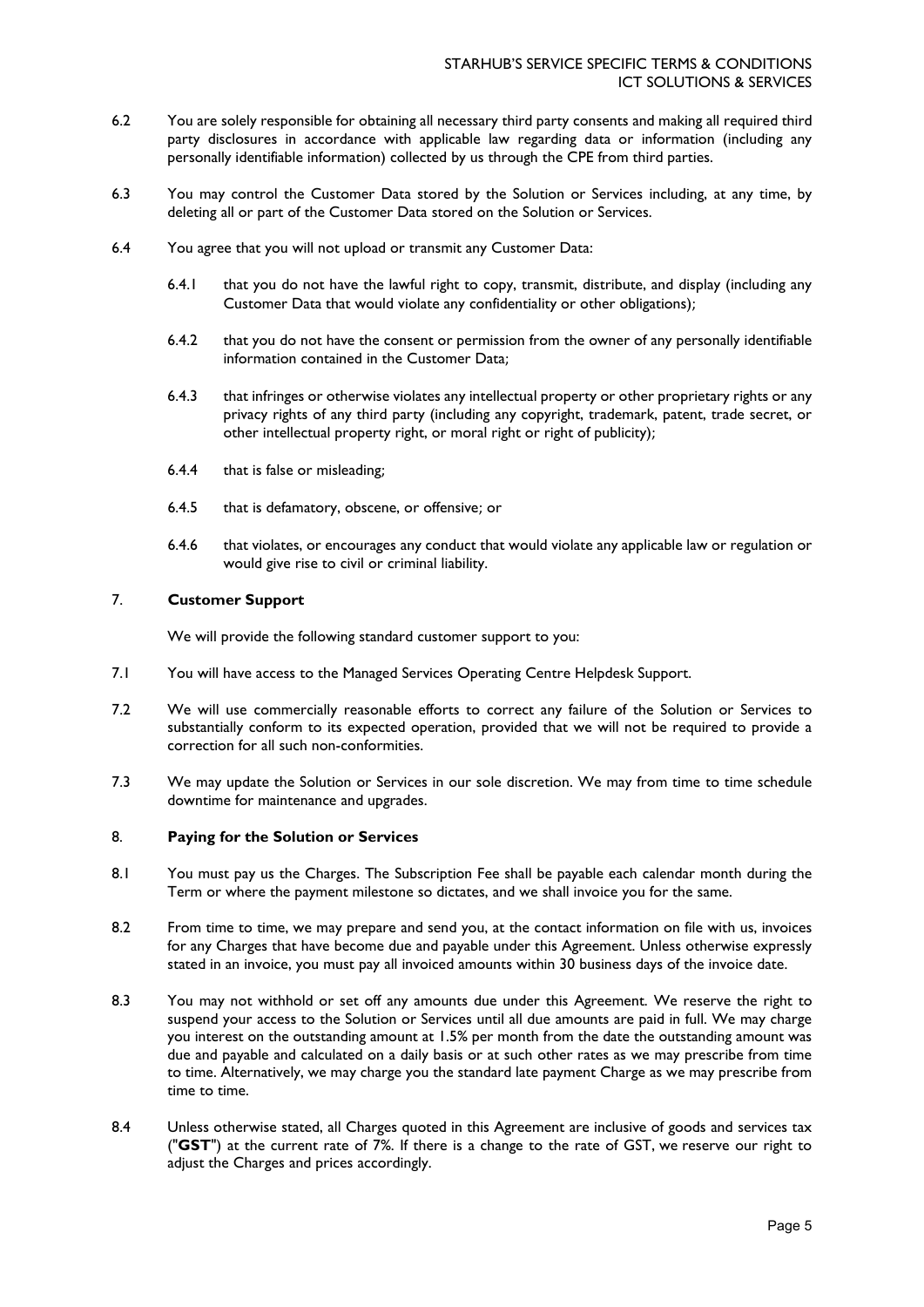# 9. **Confidentiality & Proprietary Information**

- 9.1 For the purposes of this paragraph 9, you will be the "**Recipient**", we will be the "**Discloser**", and "**Confidential & Proprietary Information**" includes all information disclosed by the Discloser to the Recipient during the Term of this Agreement and marked as "**confidential**" or "**proprietary**" or which a reasonable person would understand to be confidential or proprietary, provided that (i) all parts of the Solution or Services, whether marked as "**confidential**" or "**proprietary**" or not; and (ii) the terms of this Agreement, will be considered to be our Confidential & Proprietary Information. Confidential & Proprietary Information does not include: (a) information already known or independently developed by the Recipient outside the scope of this Agreement by personnel not having access to any Discloser's Confidential & Proprietary Information; (b) information that is publicly available through no wrongful act of the Recipient; or (c) information received by the Recipient from a third party who was free to disclose it without confidentiality obligations.
- 9.2 The Recipient agrees that during and after the Term, it shall not:
	- 9.2.1 disclose such Confidential & Proprietary Information of the Discloser to any person or entity, except to its own personnel, affiliates or agents on a "need to know" basis, and to such other recipients as the Discloser may approve in writing;
	- 9.2.2 use Confidential & Proprietary Information of the Discloser except to exercise its rights or perform its obligations under this Agreement; and
	- 9.2.3 alter (including removing) any Confidential & Proprietary Information of the Discloser.
- 9.3 The Recipient shall use at least the same degree of care in safeguarding the Confidential & Proprietary Information of the Discloser as the Recipient uses in safeguarding its own confidential information of a similar nature, but the Recipient shall exercise reasonable care in any event.
- 9.4 Upon the earlier of the Discloser's written request or the termination or expiration of this Agreement, and regardless of whether a dispute may exist, the Recipient shall return or destroy (as instructed by the Discloser) all Confidential & Proprietary Information of the Discloser in the Recipient's possession or control and cease all further use. Notwithstanding the foregoing, the Recipient may disclose the Discloser's Confidential & Proprietary Information to the extent that such disclosure is necessary for the Recipient to enforce its rights under this Agreement or is required by law or by the order of a court or similar judicial or administrative body, provided that the Recipient immediately notifies the Discloser in writing of such required disclosure and cooperates with the Discloser to seek an appropriate protective order.
- 9.5 The Recipient acknowledges that violation of the provisions of this paragraph 9 would cause irreparable harm to the Discloser which is not adequately compensable by monetary damages. In addition to other relief, it is agreed that injunctive relief shall be available to prevent any actual or threatened violation of such provisions.

# 10. **Warranty and Liability**

- 10.1 You represent and warrant that you will use and receive the Solution or Services in accordance with applicable laws.
- 10.2 The Solution, the Services (including any installation or support Service), the CPE and any other products and services are provided on an "as is" and "as available" basis. You agree that you use the Solution, the Services, the CPE and any other products and Services or rely on any Content obtained through the Solution or the Services at your sole risk. To the fullest extent allowed by the law, we do not give any assurances, guarantees, or warranties, either express or implied, in relation to such Solution, Services, CPE, other products and Services or Content. In addition, we will not be liable for any delay or failure to provide the Solution, the Services and the CPE, or any interruption or degradation of the quality of the Solution or Services which may arise from the following:
	- 10.2.1 an act or omission of an underlying carrier, Service Provider, vendor or other third party;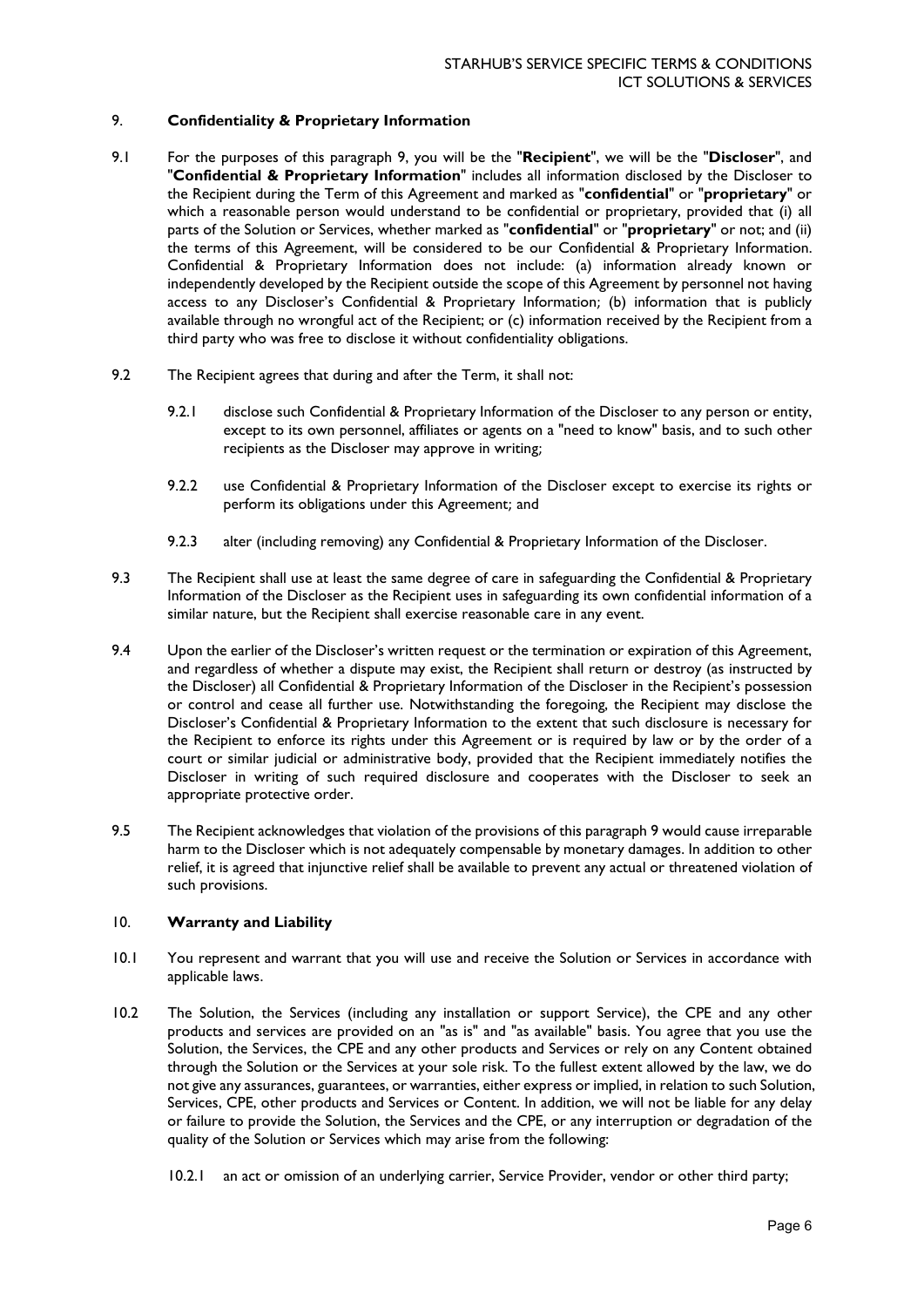- 10.2.2 equipment, network or facility failure;
- 10.2.3 equipment, network or facility upgrade or modification;
- 10.2.4 force majeure events such as acts of God, acts of nature, strikes, fire, war, riot, acts of terrorism and governmental actions;
- 10.2.5 equipment, network or facility shortage;
- 10.2.6 equipment or facility relocation;
- 10.2.7 service, equipment, network or facility failure caused by the loss of power to you;
- 10.2.8 any act or omission by you or any person using the Solution, Services or Equipment provided to you;
- 10.2.9 any third party's service, equipment, software, network or facility; and/or
- 10.2.10 any other cause that is beyond our control, including a failure of or defect in any Equipment, the failure of an incoming or outgoing communication, and the inability of communications to be connected, completed, or forwarded.
- 10.3 Specifically, we do not warrant:
	- 10.3.1 that the Solution, the Services, the Software or any equipment (which we provide to you, including the Equipment) will not cause any harm to your applications, equipment, hardware, software, networks or Content;
	- 10.3.2 the accuracy, reliability or quality of any Content obtained through the Solution or Services or that defects in any Software will be corrected; and/or
	- 10.3.3 that the Solution or Services and access to them are error-free, secure, uninterrupted, or available at all times.
- 10.4 Except as set out in this Agreement, we expressly exclude all other liability we may have to you, including all liability in contract, tort, negligence, misrepresentation, strict liability or statute. This exclusion applies for our benefit and that of the Service Providers whose networks are connected to each other or to the Network, all companies, directly or indirectly owned, wholly or partly owned or controlled by us or any of these parties, and all their officers, employees, contractors and agents or anyone else to whom we or these parties are responsible ("**the Relevant Parties**") and whether it relates to anything caused by or resulting from anything we and/or any of the Relevant Parties do or omit or delay in doing (even if done, omitted or delayed fraudulently, wilfully, recklessly, maliciously or negligently), whether or not it is contemplated or authorised by any agreement you have with us.
- 10.5 Neither we nor any of the Relevant Parties is liable for any special, incidental, indirect, consequential or punitive damages, losses, costs or expenses, or any loss of profits, revenue, business and/or anticipated savings, even if caused fraudulently, wilfully, recklessly, maliciously or negligently.
- 10.6 If any of the exclusions set out in this paragraph 10 does not apply, our liability will not exceed the lower of (i) your preceding month's Charges applicable to the Services in question or (ii) S\$5,000/- for any event or for any series of connected events. Further, our aggregate liability in any 12-month period will not exceed the lower of (a) your preceding 12-months' Charges applicable to the Services in question or (b) S\$10,000/-.
- 10.7 The exclusions of liability above do not apply to any liability for death or personal injury resulting from our negligence or to any liability which cannot be lawfully excluded or restricted under the Unfair Contract Terms Act (Cap. 396).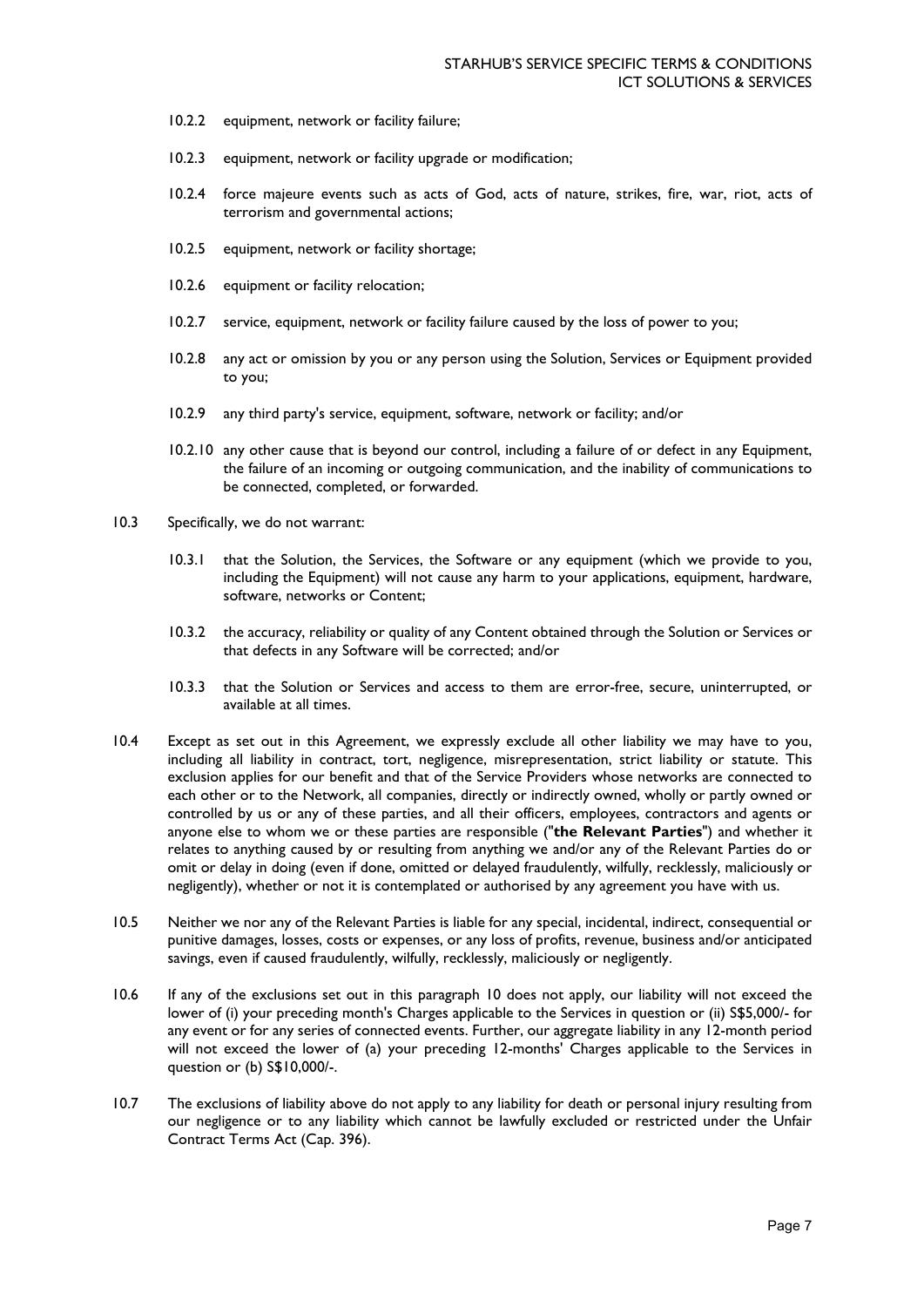10.8 The relevant Affiliate providing the Services or carrying out the actions set out in this Agreement shall be responsible for its acts or omissions.

#### 11. **Ending and Suspending the Solution or Services**

- 11.1 In addition to the rights either party may have against the other party under this Agreement for any antecedent breach of this Agreement and subject to the provisions of this paragraph 11, this Agreement or the Solution or Services hereunder may be terminated by either party giving at least 30 days' written notice to the other party.
- 11.2 If you give us notice that ends during the applicable Minimum Period of Service pursuant to paragraph 11.1 above, early termination Charges equivalent to the total outstanding payment, if any, and the aggregate of the monthly recurring Charges for the remainder of the unfulfilled Minimum Period of Service, shall apply.
- 11.3 If you terminate the Solution or Services at any time during the Minimum Period of Service for any reason whatsoever, including failing or refusing to pay the Charges as and when due, you must immediately pay us the early termination Charges equivalent to the total outstanding payment, if any, and the aggregate of the monthly recurring Charges for the remainder of the unfulfilled Minimum Period of Service.
- 11.4 Either of us may, in addition to other relief, suspend or terminate this Agreement if the other party breaches any material provision in this Agreement and does not correct such breach within 15 days after receiving the notice to correct such default or to commence corrective action reasonably acceptable to the aggrieved party and proceed with due diligence to completion. Either party shall be considered to be in default if it becomes insolvent, makes an assignment for the benefit of its creditors, a receiver is appointed or a petition in bankruptcy is filed with respect to the party and is not dismissed within 30 days.
- 11.5 If you fail to pay us any money due to us under this Agreement by the due date of the relevant invoice, we shall be entitled to suspend or terminate the Solution or Services by giving you 1 day's written notice.
- 11.6 If you give us notice to terminate this Agreement or the Solution or Services that ends during the applicable Minimum Period of Service, or if we terminate this Agreement or the Solution or Services due to your default prior to the expiry of the applicable Minimum Period of Service, you shall be liable:
	- 11.6.1 for all Charges for the Solution or Services accrued up to the date of termination which includes the full period of the last billing cycle without any pro-ration (and there shall be no refunds of any advance Charges made by you in respect of the Solution or Services);
	- 11.6.2 to pay or refund us a sum of moneys equal to any and all discounts, subsidies, waivers and rebates given by us to you up to the date of termination; and
	- 11.6.3 for all claims, damages, losses and liabilities which we may suffer because of the early termination, including any and all unrecoverable costs imposed by us by a third party relating to the early termination.
- 11.7 Upon termination or expiration of this Agreement for any reason:
	- 11.7.1 all rights and obligations of both parties (except for your payment of all sums owing, including any Subscription Fees), including all licenses granted hereunder, shall immediately terminate except as provided below;
	- 11.7.2 within 30 days after the termination date, each Party must comply with the obligations to return or destroy all Confidential Information of the other Party under paragraph 9 (Confidential & Proprietary Information); and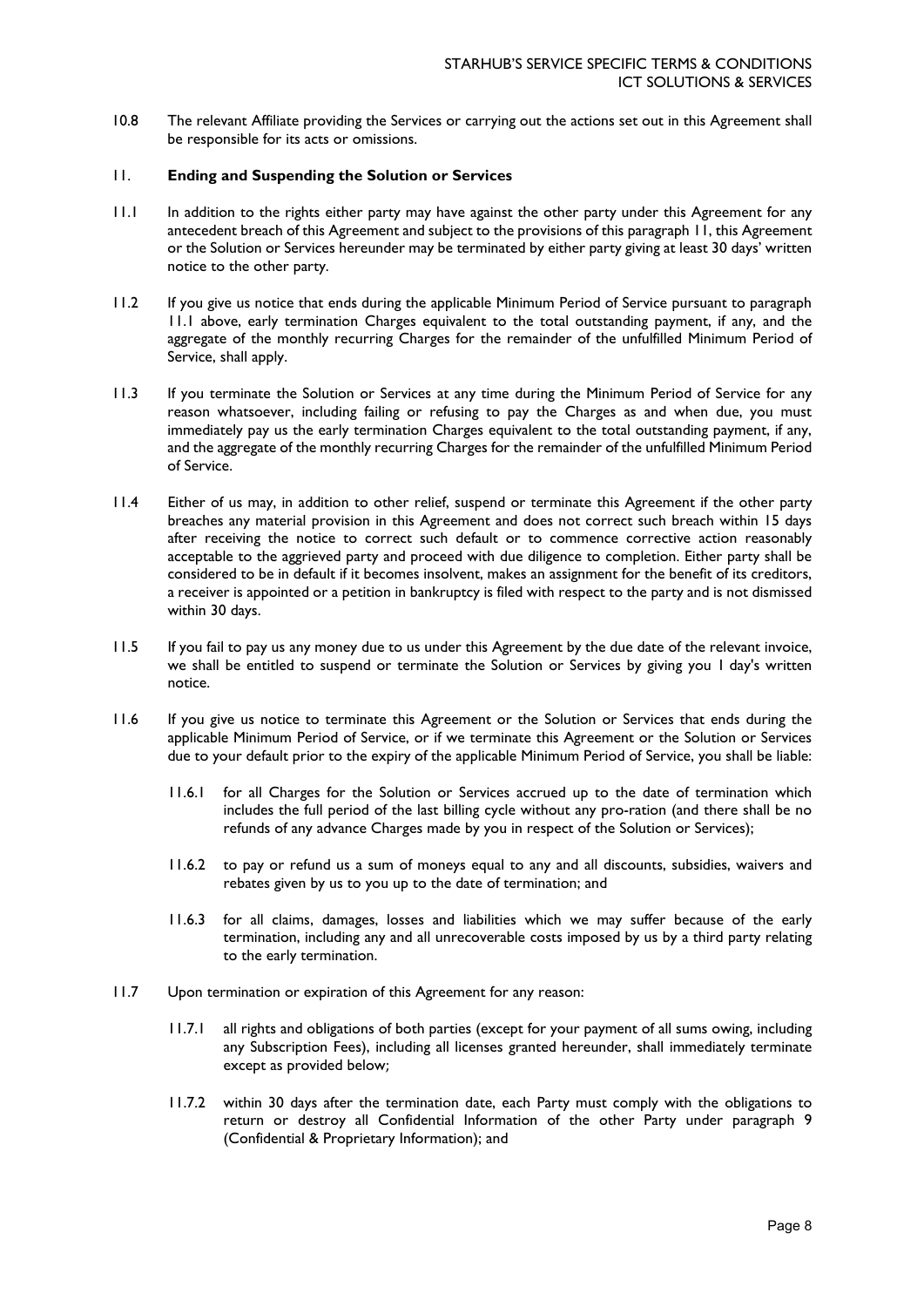11.7.3 in respect of the OPEX CPE, you will, if we inform you to do so: (i) immediately return the CPE to us; or (ii) within 30 days following the termination or expiration of this Agreement, provide us with such reasonable cooperation and access to your Premises for us to remove the CPE; (iii) uninstall the CPE so that the CPE is in a condition suitable for collection by us; and/or (iv) sell or otherwise deal with or dispose of the CPE in such manner as we deem fit.

### 12. **Other Legal Matters**

#### 12.1 **Indemnity**

- 12.1.1 You agree to fully defend, indemnify and hold us harmless, including our employees, officers, directors and affiliates against any and all liability (including damages, recoveries, deficiencies, interest, penalties and reasonable legal fees) to third parties (including any clients, the Singapore government and provincial taxing authorities) relating to:
	- 12.1.1.1 Customer Data;
	- 12.1.1.2 your breach of any of your obligations, representations or warranties under this Agreement;
	- 12.1.1.3 the operation of the CPE on your premises; and/or
	- 12.1.1.4 your use or receipt of the Solution or Services or by third parties on your behalf, including in combination with any third party software, application or service.

#### 12.2 **Meanings**

This paragraph 12.2 sets out how certain words and phrases are used in this Agreement. Terms used but not defined in these Service Specific Terms & Conditions shall have the respective meanings given to them in the Business General Terms & Conditions.

#### **What these words mean in this Agreement**

- 12.2.1 "**Agreement**" means these terms and conditions, any other terms and conditions otherwise agreed between us in writing, the Business General Terms & Conditions, as well as any other proposal, quotation or statement of work that may be provided by us.
- 12.2.2 "**Charges**" means the amounts payable by you to us, including the Subscription Fee.
- 12.2.3 "**Confidential & Proprietary Information**" shall have the meaning set out in paragraph 9.1.
- 12.2.4 "**CPE**" refers to the customer premises equipment provided by us under this Agreement installed or to be installed at the Premises and which you use to obtain the Services. Such CPE may be either: (i) CAPEX CPE, where you own the CPE; or (ii) OPEX CPE, where we provide the CPE to you as part of the Solution or Services, but ownership of the CPE resides with us at all times and the CPE must be returned to us upon expiry or termination of the Solution or Services.
- 12.2.5 "**Customer Data**" means any data provided, or made accessible to us, by you.
- 12.2.6 "**Discloser**" shall have the meaning set out in paragraph 9.1.
- 12.2.7 "**GST**" shall have the meaning set out in paragraph 8.4.
- 12.2.8 "**ICT**" means information communications technology.
- 12.2.9 "**Premises**" means the property bearing the Service Address, which is owned or occupied by you and is connected to the Network.